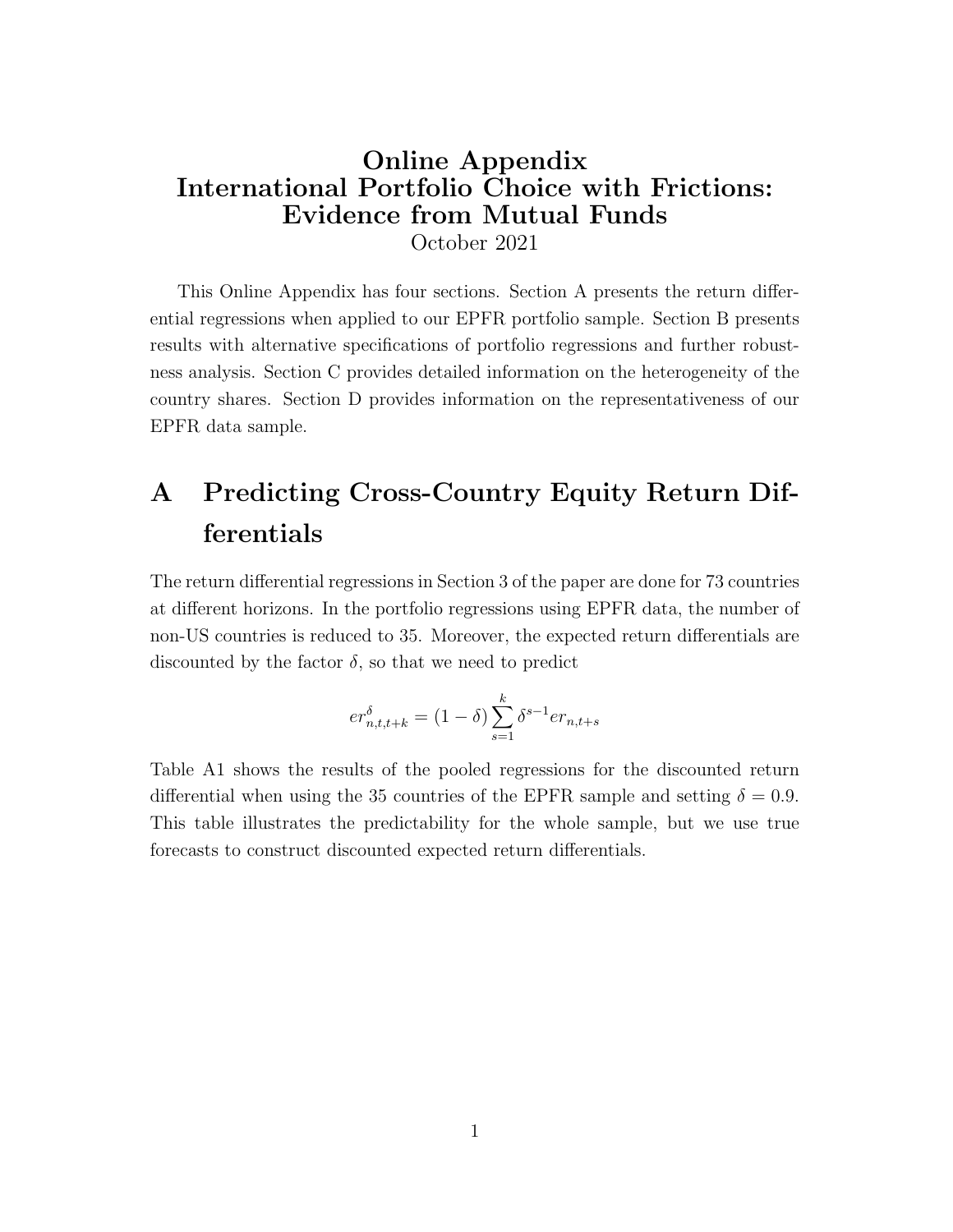|                | (1)          | $\left( 2\right)$     | (3)                   | (4)                   |
|----------------|--------------|-----------------------|-----------------------|-----------------------|
|                | $er_{n,t+1}$ | $er_{n,t,t+12}^{0.9}$ | $er_{n,t,t+24}^{0.9}$ | $er_{n,t,t+36}^{0.9}$ |
| Momentum       | $0.0378*$    | $0.01717***$          | $0.01778***$          | $0.01916***$          |
|                | (0.0194)     | (0.00443)             | (0.00447)             | (0.00456)             |
| Dividend-Price | 0.0045       | $0.00511***$          | $0.00691***$          | $0.00760***$          |
|                | (0.0028)     | (0.00070)             | (0.00077)             | (0.00080)             |
| Earning-Price  | $0.0044**$   | $0.00222***$          | $0.00312***$          | $0.00321***$          |
|                | (0.0022)     | (0.00054)             | (0.00057)             | (0.00058)             |
| Observations   | 14672        | 14287                 | 13867                 | 12612                 |
| $R^2$          | 0.004        | 0.039                 | 0.060                 | 0.080                 |

Table A1: Regressions Return Differential - Different Horizons - Discounted - EPFR Sample

Standard errors clustered by month in parentheses.  $*$   $p < 0.10$ ,  $**$   $p < 0.05$ ,  $***$   $p < 0.01$ . Notes: Regressions with 35 countries over the interval 1970:01-2019:02. All regressions include a country fixed effects.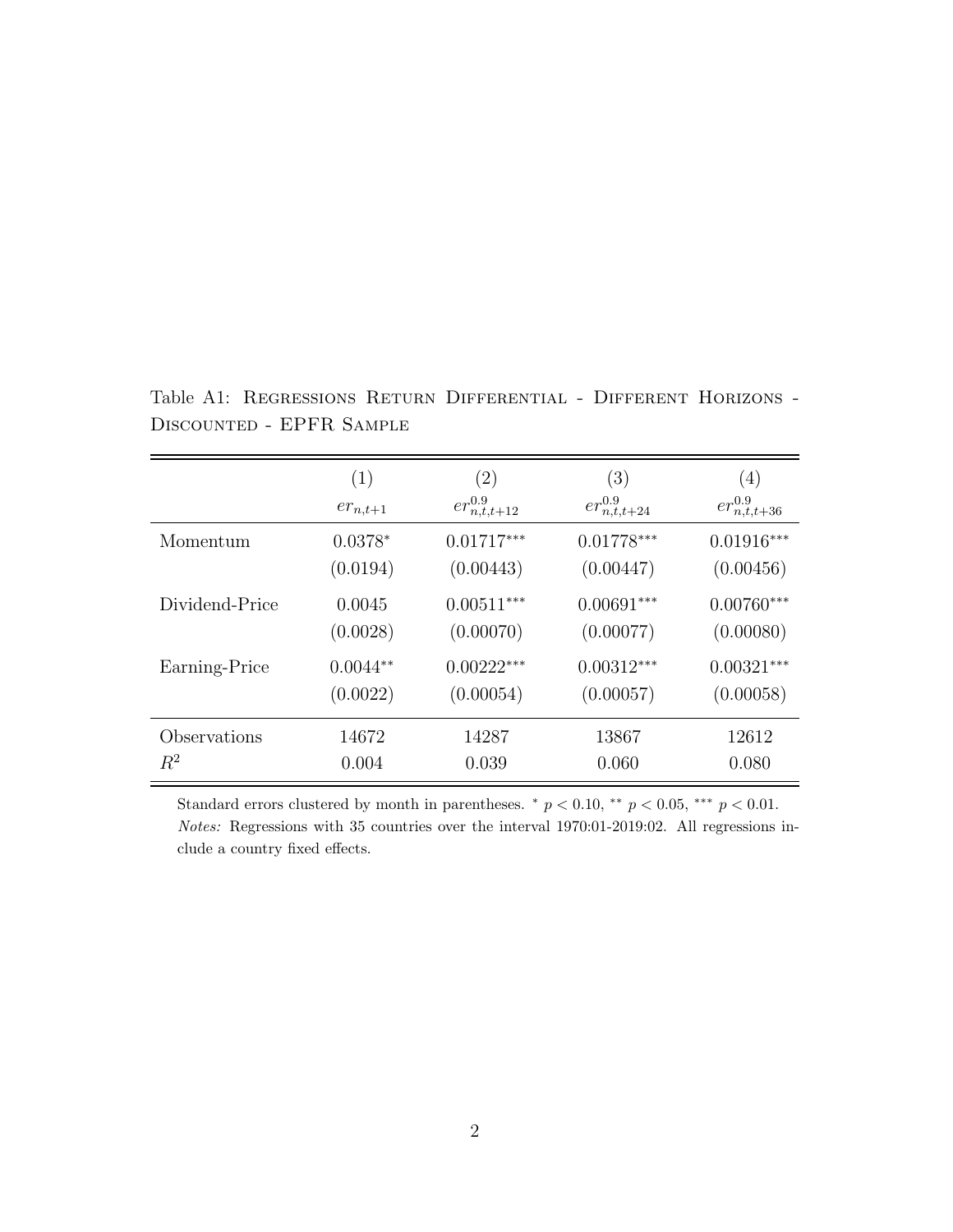#### B Portfolio Regressions

Table B1 tests the benchmark portfolio equation over different specifications. In column (1), we do not include the valuation effect. It corresponds to the case  $\lambda_2 = 0$ . In columns (2) and (3), we change the horizon from  $k = 24$  to  $k = 12$  and  $k = 36$ , respectively. In columns (4) and (5), we change the value of  $\beta$  from 0.97 to 0.96 and 0.98, respectively. Changing  $\beta$  gives a value of  $\delta$  of 0.917 and 0.936, respectively. In column (6), we use the past shares  $z_{i,m,-n,t-1}$  instead of average shares  $\bar{z}_{i,m,-n}$  to compute the return on the reference portfolio and therefore the excess return. We do the same to compute the instruments at the fund level, where we subtract the weighted average for the reference countries. Finally, in column (7), we use differentials in momentum, dividend-price and earning-price ratio nonrecursively, i.e., using the whole sample to estimate return differentials so that these are not true forecasts. The first stage Sanderson-Windmeijer F statistics are reported at the bottom of the table.

|                                                                              | (1)<br>No $val_{i,n,t}$ | (2)<br>$k = 12$           | (3)<br>$k=36$            | (4)<br>$\beta = 0.96$    | (5)<br>$\beta = 0.98$     | (6)<br>Weight<br>$z_{i,m,-n,t-1}$ | (7)<br>Non-<br>Recursive  |
|------------------------------------------------------------------------------|-------------------------|---------------------------|--------------------------|--------------------------|---------------------------|-----------------------------------|---------------------------|
| $z_{i,n,t-1}$                                                                | $0.918***$              | $0.948***$                | $0.960***$               | $0.955***$               | $0.955***$                | $0.972***$                        | $0.971***$                |
|                                                                              | (0.014)                 | (0.012)                   | (0.012)                  | (0.012)                  | (0.012)                   | (0.009)                           | (0.010)                   |
| $ER_{i.n.t}$                                                                 | $15.374***$             | $7.350***$                | 12.701***                | $9.271***$               | $10.257***$               | $6.923***$                        | $8.047**$                 |
|                                                                              | (3.155)                 | (1.925)                   | (4.563)                  | (2.898)                  | (3.283)                   | (2.432)                           | (3.344)                   |
| $val_{i,n,t}$                                                                |                         | $0.199***$<br>(0.074)     | $0.208***$<br>(0.071)    | $0.228***$<br>(0.072)    | $0.230***$<br>(0.072)     | $0.270***$<br>(0.069)             | $0.269***$<br>(0.069)     |
| Observations                                                                 | 150,179                 | 150,179                   | 141,322                  | 150,179                  | 150,179                   | 150,179                           | 150,179                   |
| $R^2$                                                                        | 0.87                    | 0.87                      | 0.87                     | 0.87                     | 0.87                      | 0.87                              | 0.87                      |
| SW F-test $z_{i,n,t-1}$<br>SW F-test $val_{i,n,t}$<br>SW F-test $ER_{i,n,t}$ | 205.7<br>135.79         | 132.75<br>58.56<br>134.85 | 101.67<br>50.46<br>95.47 | 118.97<br>54.84<br>116.7 | 114.31<br>53.89<br>111.55 | 249.92<br>58.48<br>232.64         | 181.05<br>56.84<br>123.86 |

Table B1: Portfolio Regressions, Alternative Specifications

Clustered standard errors by months in parentheses.  $\hat{p}$  = 0.10, \*\*  $p$  < 0.05, \*\*\*  $p$  < 0.01. Notes: Regressions for 36 countries over the interval 2002:01-2016:07. The regressions include a fund-country fixed effect. The set of instruments in each regression corresponds to  $val_{i,n,t-1}$ , the log-level of earnings, the first difference in the log-level of dividends, the 3months interest rates and the log-level of industrial production. SW F-test stands for the Sanderson-Windmeijer F-test of excluded instruments from the first stage regressions.

Table B2 tests the benchmark portfolio equation over different data samples.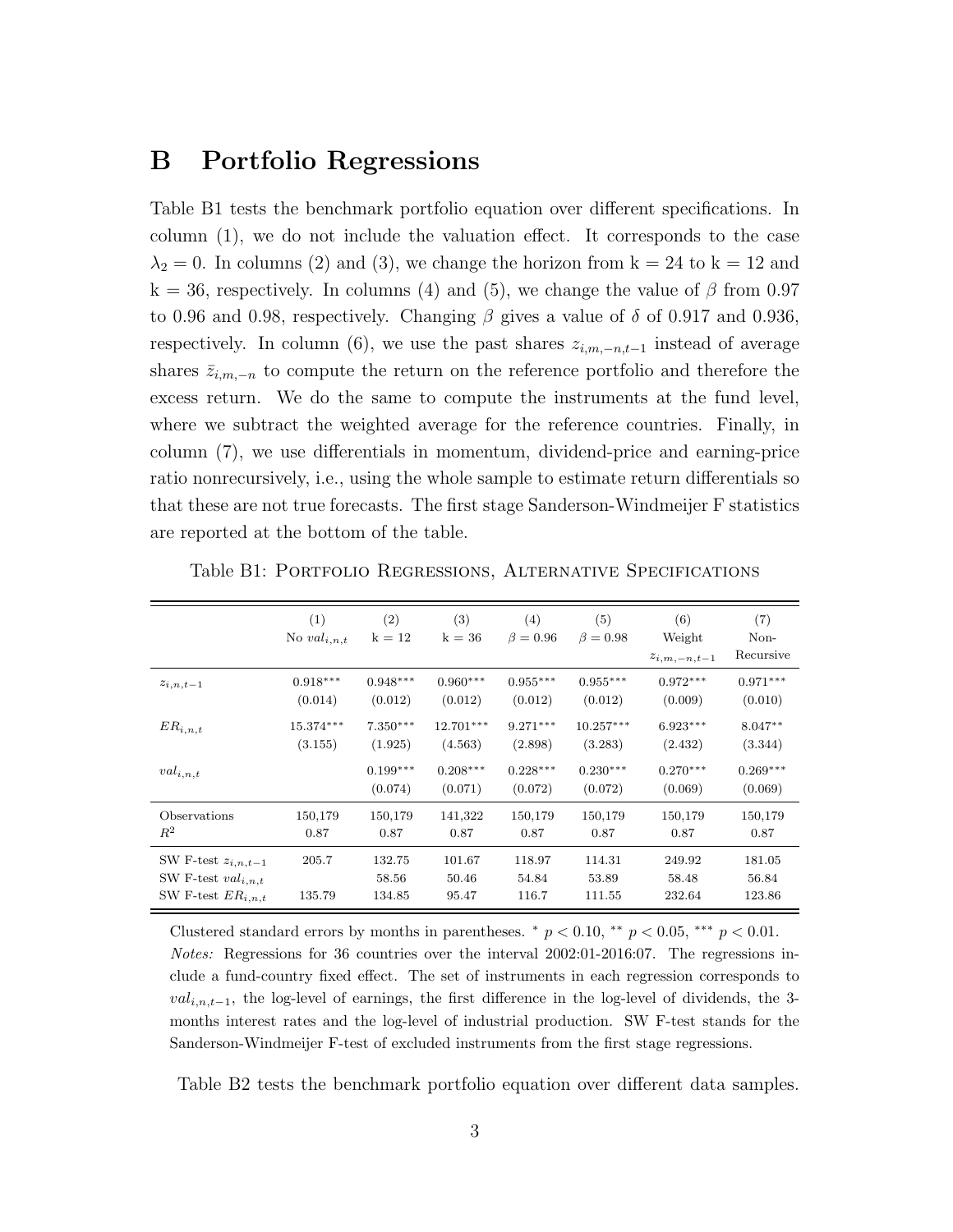Columns (1) and (2) are the benchmark equations when we start the sample in January 2010 and in January 2012. Column (3) restricts the sample to funds investing at least for 24 consecutive months. In column  $(4)$ , we consider  $(i,n)$ pairs for which  $\bar{k}_{i,n}$  is at least 1 percent. The first stage Sanderson-Windmeijer F-statistics are reported at the bottom of the table.

|                         | (1)<br>From<br>Jan, 2010 | $\left( 2\right)$<br>From<br>Jan, 2012 | (3)<br>Report more<br>than 24 months | $\left( 4\right)$<br>$\bar{k}_{in} > 1\%$ |
|-------------------------|--------------------------|----------------------------------------|--------------------------------------|-------------------------------------------|
| $z_{i,n,t-1}$           | $0.965***$               | $0.951***$                             | $0.959***$                           | $0.952***$                                |
|                         | (0.018)                  | (0.020)                                | (0.012)                              | (0.010)                                   |
| $val_{i,n,t}$           | $0.229**$                | $0.274**$                              | $0.239***$                           | $0.181**$                                 |
|                         | (0.101)                  | (0.112)                                | (0.072)                              | (0.079)                                   |
| $ER_{i,n,t}$            | $10.769**$               | 11.390***                              | 8.831***                             | $7.254***$                                |
|                         | (4.492)                  | (3.953)                                | (3.102)                              | (2.035)                                   |
| Observations            | 108,855                  | 90,709                                 | 132,749                              | 199,222                                   |
| $R^2$                   | 0.83                     | 0.81                                   | 0.88                                 | 0.87                                      |
| SW F-test $z_{i,n,t-1}$ | 81.63                    | 114.38                                 | 109.21                               | 127.70                                    |
| SW F-test $val_{i,n,t}$ | 41.9                     | 28.83                                  | 53.9                                 | 56.94                                     |
| SW F-test $ER_{i,n,t}$  | 121.99                   | 111.38                                 | 106.91                               | 114.65                                    |

Table B2: Portfolio Regressions, Alternative Samples

Clustered standard errors by months in parentheses.  $*$   $p < 0.10$ ,  $**$   $p < 0.05$ ,  $**$   $p < 0.01$ . Notes: Regressions for 36 countries over the interval 2002:01-2016:07. The regressions include a fund-country fixed effect. The set of instruments in each regression corresponds to  $val_{i,n,t-1}$ , the log-level of earnings, the first difference in the log-level of dividends, the 3months interest rates and the log-level of industrial production. SW F-test stands for the Sanderson-Windmeijer F-test of excluded instruments from the first stage regressions

## C Heterogeneous Country Shares

Figure C.1 shows the distribution of the mean portfolio shares  $\bar{z}_{i,n}$  across (i,n). We truncate the sample to the bottom 95 percent of the observations because of large outliers in the top 5 percent. The average portfolio share  $\bar{z}_{i,n}$  in the top 5 percent of the distribution ranges from 27 percent to 89 percent. The 10th, 50th and 90th percentiles of  $\bar{z}_{i,n}$  are 2.7%, 6% and 20.4%, respectively.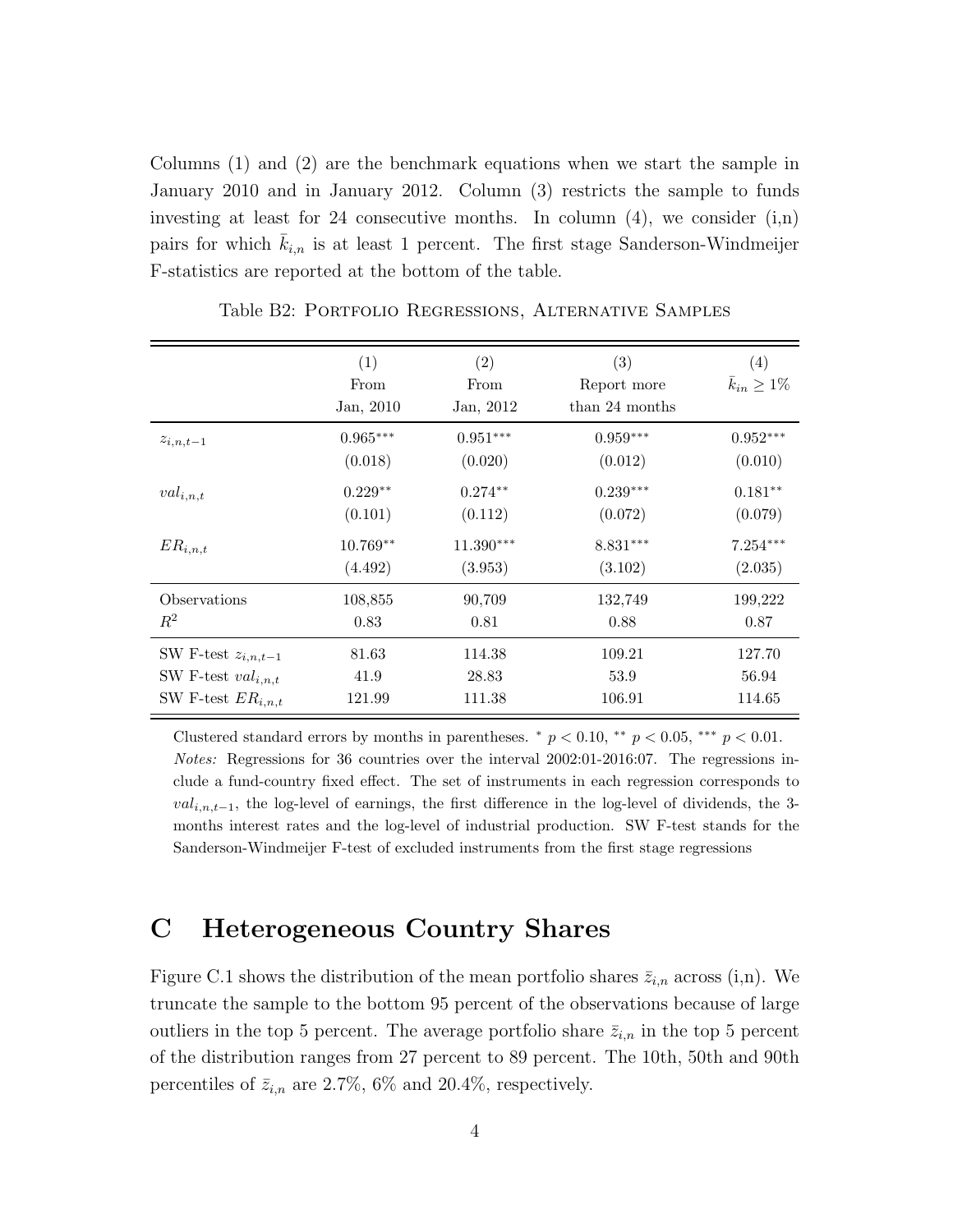



*Notes:* This Figure shows the distribution of  $\overline{z}_{i,n}$  across (i,n). We truncate the sample to the bottom 95 percent of the observations.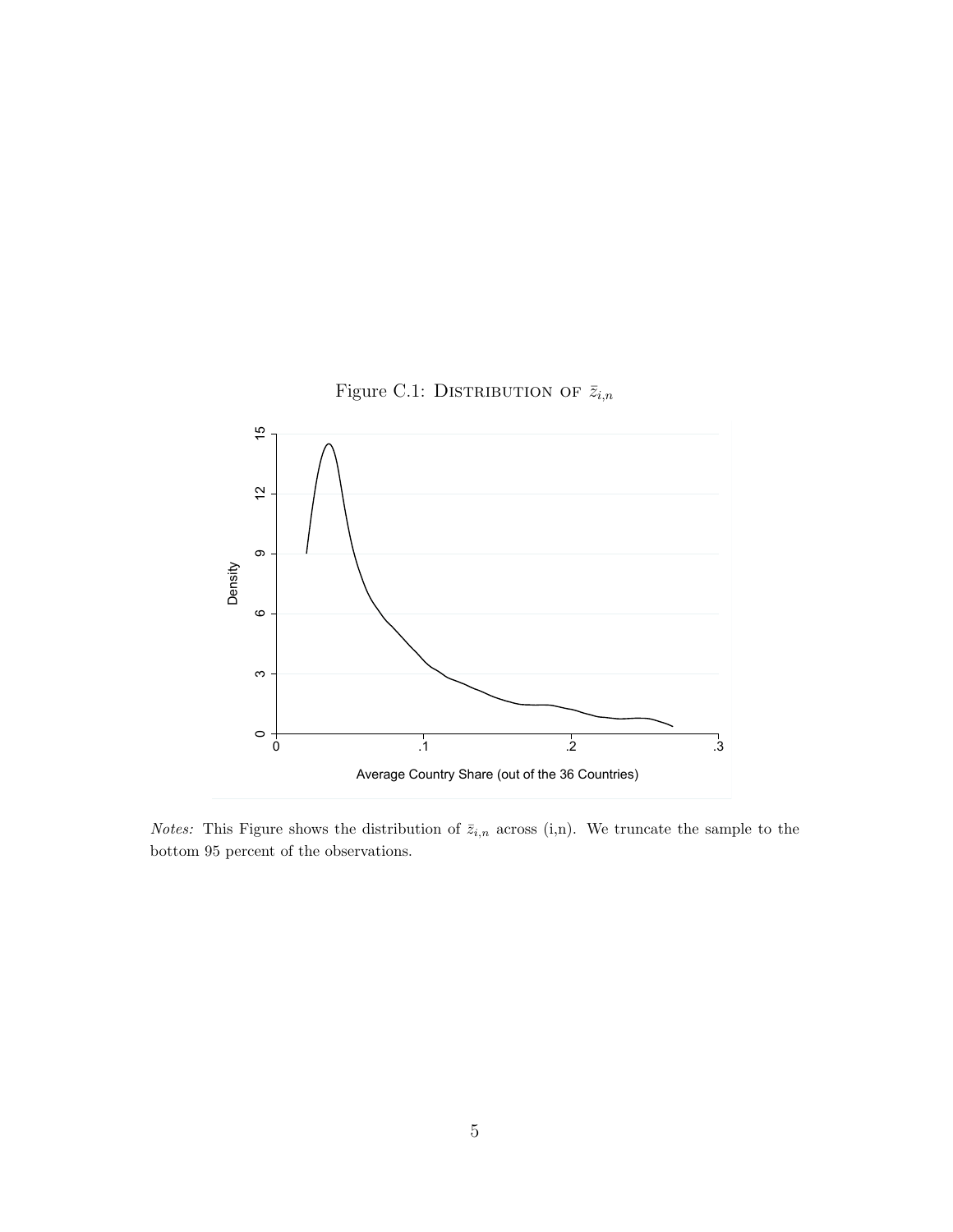#### D Representativeness

How representative is our data? To answer this question, we report some evidence of how representative this sample is in terms of the allocation across foreign countries. Let  $W_{n,t}^{EPFR}$  be the total equity holdings in country n by our EPFR mutual funds. Further, let  $W_t^{EPFR} = \sum_{n \in 35} W_{n,t}^{EPFR}$  be the total foreign equity holdings of our US EPFR funds. We denote that aggregate share invested in country  $n$ by  $z_{n,t}^{EPPR} = \frac{W_{n,t}^{EPPR}}{W_{L}^{EPPR}}$ . Similarly, we denote the aggregate share of all US equity investors by  $z_{n,t}^{all}$ . The aggregate equity holdings correspond to the monthly US foreign equity holdings reported by Bertaut and Tryon (2007), later extended by Bertaut and Judson (2014), who have since further updated it through December 2018 (see section 4.1 in the paper).

Table D1 reports the share (expressed in percent) invested in each of the 35 foreign countries in July 2016 by all US equity investors and by the aggregate of the EPFR funds in out sample. The correlation between the two series is 88%.

Figure D.1 report time series of portfolio shares (expressed in percent) allocated to 3 regions (Europe, Asia and Latin America) from January 2002 to July 2016.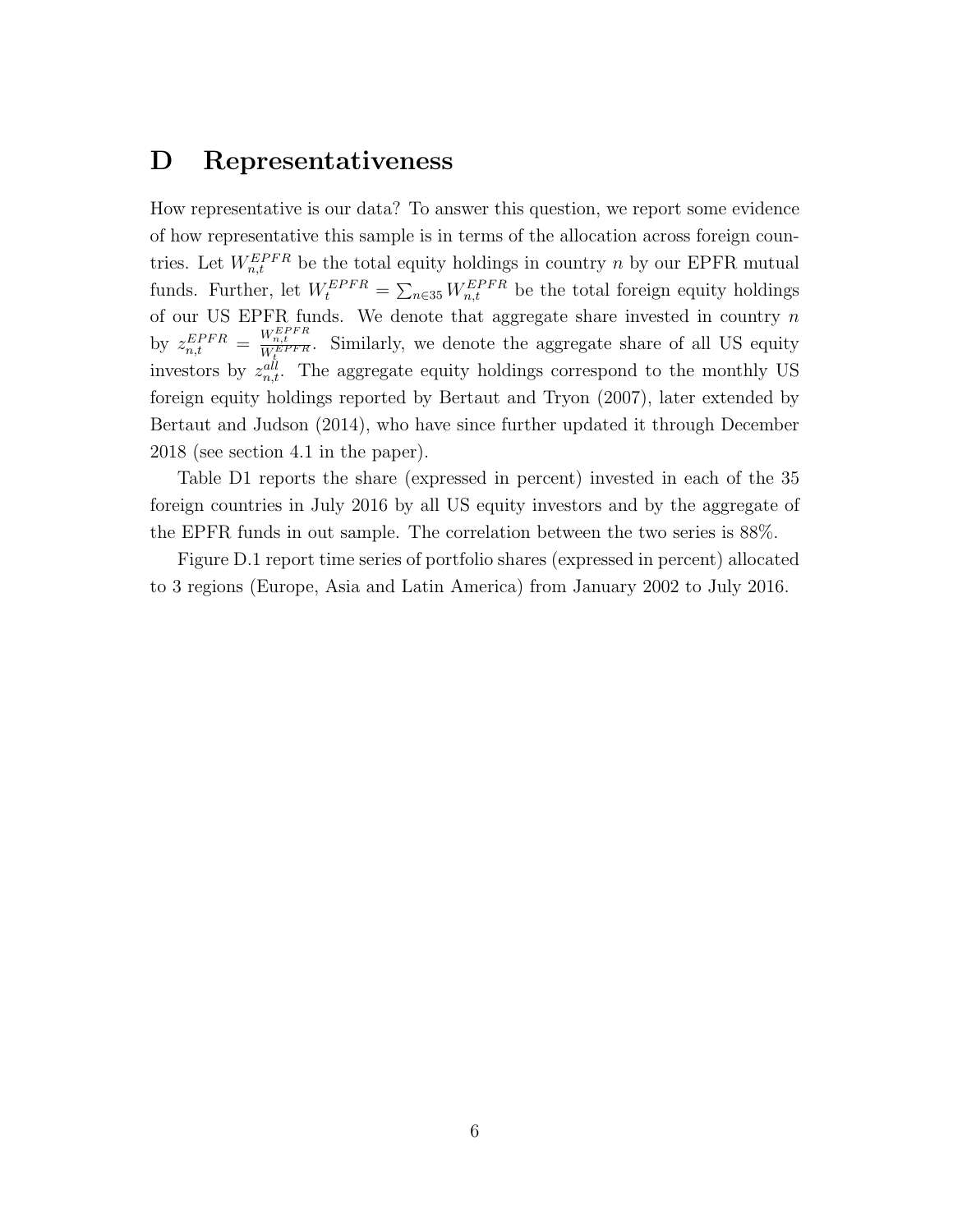|                                                                        | All US equity investors $(\%)$ | EPFR $(\%)$ |
|------------------------------------------------------------------------|--------------------------------|-------------|
| Australia                                                              | 3.1                            | 4.2         |
| Belgium                                                                | 1.1                            | 0.4         |
| <b>Brazil</b>                                                          | 2.0                            | 2.8         |
| Canada                                                                 | $7.7\,$                        | 2.2         |
| Chile                                                                  | 0.1                            | 0.1         |
| China                                                                  | $1.9\,$                        | 8.0         |
| Colombia                                                               | 0.1                            | 0.01        |
| Denmark                                                                | 0.7                            | $0.5\,$     |
| Finland                                                                | $0.6\,$                        | 0.4         |
| France                                                                 | $6.4\,$                        | $8.8\,$     |
| Germany                                                                | $5.4\,$                        | $8.2\,$     |
| Hong-Kong                                                              | 2.4                            | 2.2         |
| India                                                                  | 2.6                            | 3.4         |
| $\label{eq:Indonesia} \begin{aligned} &\text{Indonesia} \end{aligned}$ | $0.6\,$                        | $\rm 0.9$   |
| Ireland                                                                | $3.7\,$                        | 0.1         |
| Israel                                                                 | 1.1                            | 0.1         |
| Italy                                                                  | $1.2\,$                        | 1.1         |
| Japan                                                                  | 13.3                           | 14.6        |
| Korea, Rep. of                                                         | $3.0\,$                        | $3.5\,$     |
| Malaysia                                                               | $\rm 0.2$                      | $0.8\,$     |
| Mexico                                                                 | $1.1\,$                        | 1.4         |
| Netherlands                                                            | $5.1\,$                        | $2.9\,$     |
| Norway                                                                 | $\rm 0.2$                      | $0.1\,$     |
| Peru                                                                   | 0.04                           | $\rm 0.02$  |
| Philippines                                                            | $0.4\,$                        | $\rm 0.2$   |
| Poland                                                                 | $\rm 0.2$                      | $\rm 0.03$  |
| Singapore                                                              | $1.9\,$                        | $\rm 0.3$   |
| South Africa                                                           | $1.4\,$                        | $2.2\,$     |
| Spain                                                                  | 1.7                            | 2.4         |
| Sweden                                                                 | 1.6                            | 1.7         |
| Switzerland                                                            | $8.1\,$                        | 7.0         |
| Taiwan                                                                 | $2.5\,$                        | 4.3         |
| Thailand                                                               | 0.7                            | 0.9         |
| Turkey                                                                 | $\rm 0.4$                      | $\rm 0.2$   |
| United Kingdom                                                         | 17.4                           | 14.3        |

Table D1: ALL US EQUITY INVESTORS VS EPFR US FUNDS: COUNTRY SHARE IN JULY 2016 (OUT OF 35 COUNTRIES)

The Table reports the aggregate shares in July 2016. The data of the first column come from Bertaut and Tryon (2007) and Bertaut and Judson (2014).